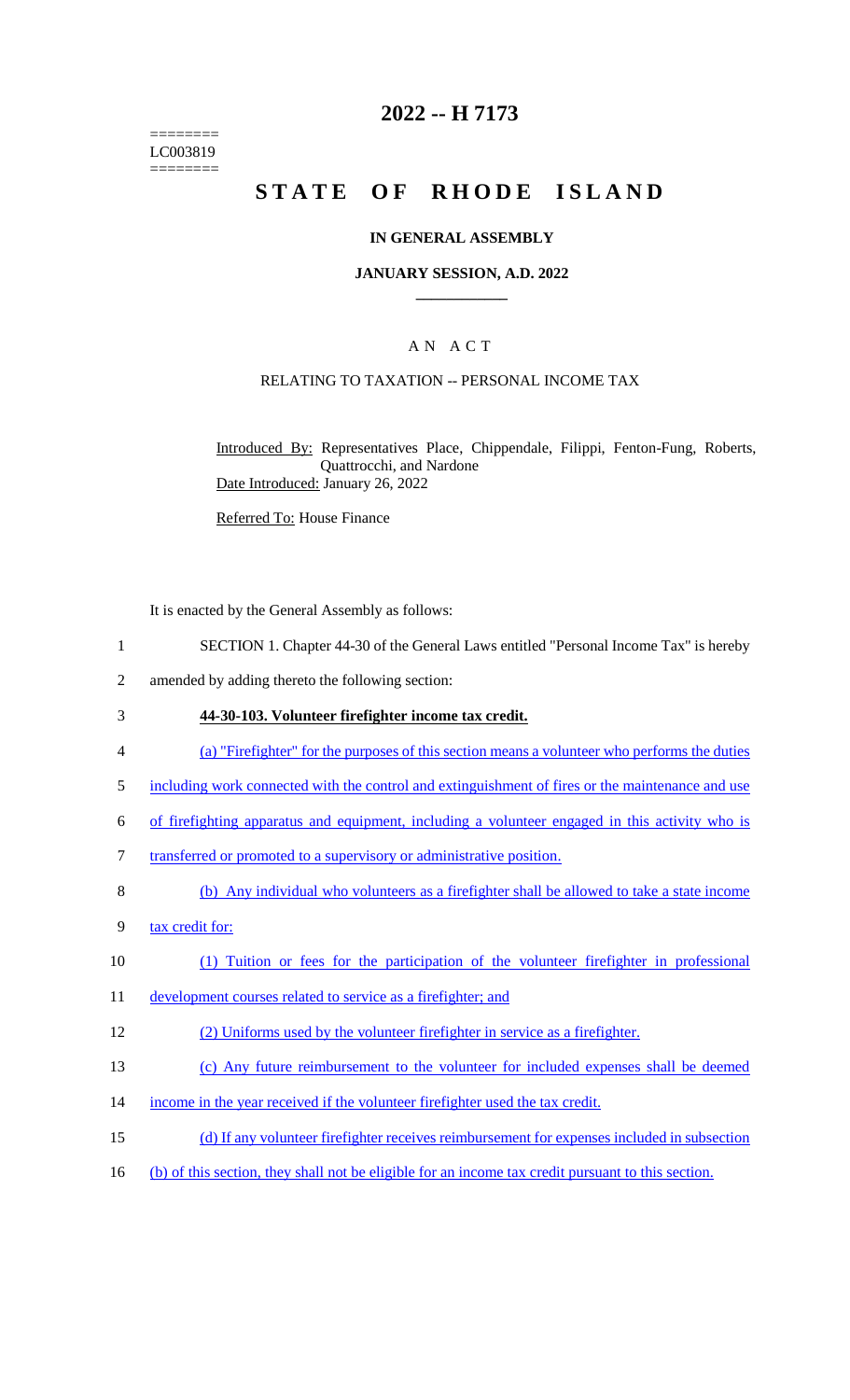1 SECTION 2. This act shall take effect upon passage.

#### $=$ LC003819 ========

LC003819 - Page 2 of 3